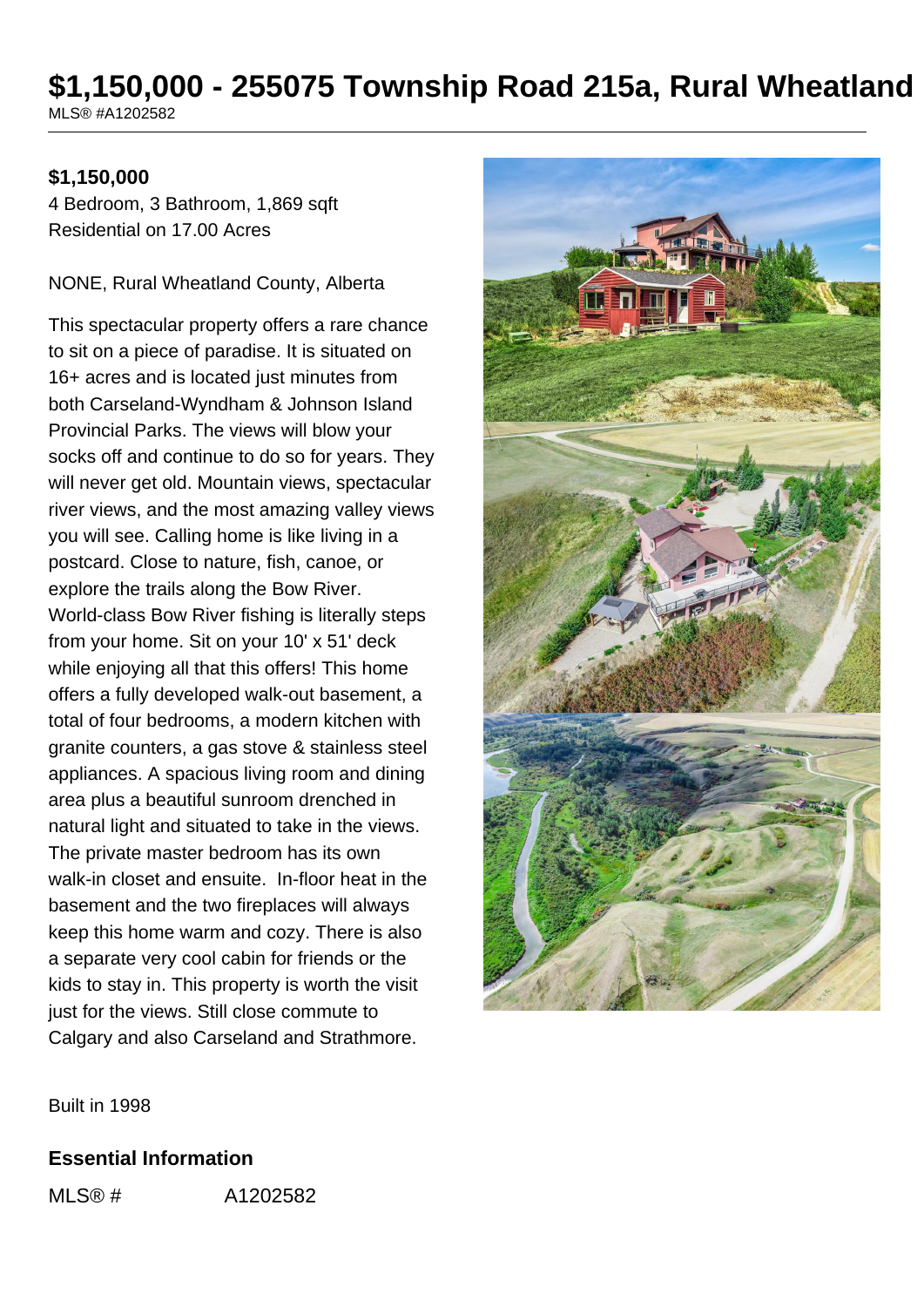| Price                 | \$1,150,000                               |
|-----------------------|-------------------------------------------|
| <b>Bedrooms</b>       | 4                                         |
| <b>Bathrooms</b>      | 3                                         |
| <b>Full Baths</b>     | 3                                         |
| <b>Square Footage</b> | 1,869                                     |
| Lot SQFT              | 728,759                                   |
| <b>Year Built</b>     | 1998                                      |
| <b>Type</b>           | <b>Residential</b>                        |
| Sub-Type              | Detached                                  |
| <b>Style</b>          | Acreage with Residence, 1 and Half Storey |
| <b>Status</b>         | Active                                    |

# **Community Information**

| 255075 Township Road 215a     |
|-------------------------------|
| <b>NONE</b>                   |
| <b>Rural Wheatland County</b> |
| Alberta                       |
| TOJ OMO                       |
|                               |

## **Amenities**

| <b>Parking Spaces</b> | 5                  |
|-----------------------|--------------------|
| Parking               | <b>None</b>        |
| Is Waterfront         | Yes                |
| Waterfront            | <b>See Remarks</b> |

## **Interior**

| In Floor, Forced Air, Natural Gas |  |                      |  |                                                                                                       |  |                                                                 |
|-----------------------------------|--|----------------------|--|-------------------------------------------------------------------------------------------------------|--|-----------------------------------------------------------------|
| <b>Central Air</b>                |  |                      |  |                                                                                                       |  |                                                                 |
| Yes                               |  |                      |  |                                                                                                       |  |                                                                 |
| <b>Yes</b>                        |  |                      |  |                                                                                                       |  |                                                                 |
| 2                                 |  |                      |  |                                                                                                       |  |                                                                 |
| Gas                               |  |                      |  |                                                                                                       |  |                                                                 |
| <b>Basement Development</b>       |  |                      |  |                                                                                                       |  |                                                                 |
|                                   |  |                      |  |                                                                                                       |  |                                                                 |
|                                   |  |                      |  |                                                                                                       |  |                                                                 |
|                                   |  | <b>High Ceilings</b> |  | <b>Washer, Window Coverings</b><br>Finished, Walk-Out<br>Finished, Walk-Out<br>Carpet, Laminate, Tile |  | Dishwasher, Dryer, Gas Stove, Microwave Hood Fan, Refrigerator, |

### **Exterior**